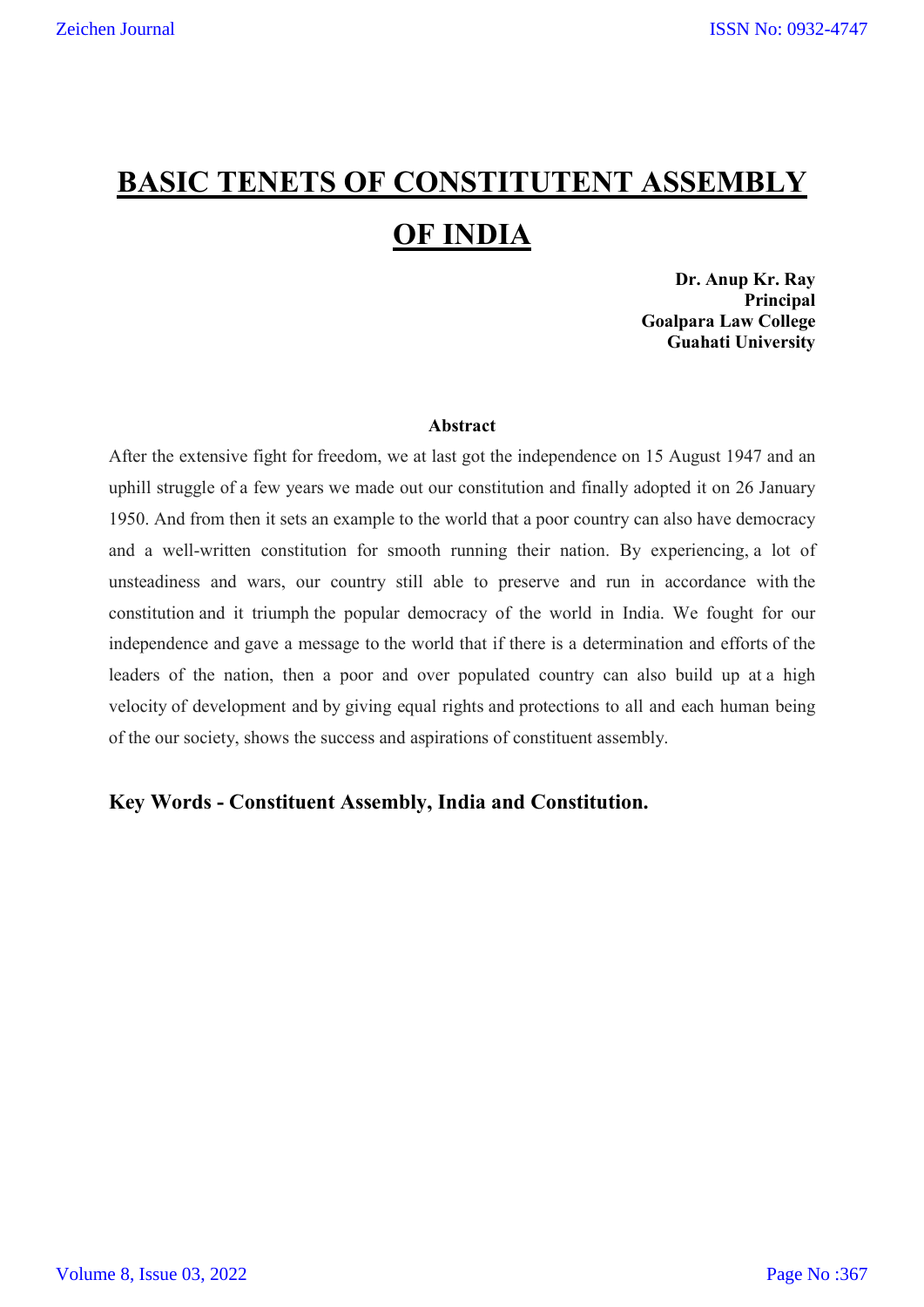

**Source - https://en.wikipedia.org/wiki/Constituent\_Assembly\_of\_India - /media/File:Seal\_of\_the\_Constituent\_Assembly\_of\_India.svg**

A constitution means a document having a special legal sanctity which sets out the frame work and principal functions of the government, Constitution of a country gives idea about basic structure of the political system under which its people are to be governed. It defines the powers of the main organs of the state, demarcates their responsibilities and regulates their relationships which each other and with the people. It can also be termed as "Fundamental Law" of a country which reflects people's faith and aspirations.<sup>1</sup>

The Indian Constitution is the longest written Constitution of the world, the living constitution and this is evolving from the day of its birth. The Constitution of India is the supreme law in India with 395 articles and 12 schedules. But originally it consisted of 395 articles arranged under 22 parts and 8 schedules. And now it has 448 article and 12 schedules and 25 parts with many amendments.

<sup>&</sup>lt;sup>1</sup> http://www.mati.gov.in/docs/Constitution of India.pdf Retrieve on 01.O3.2022.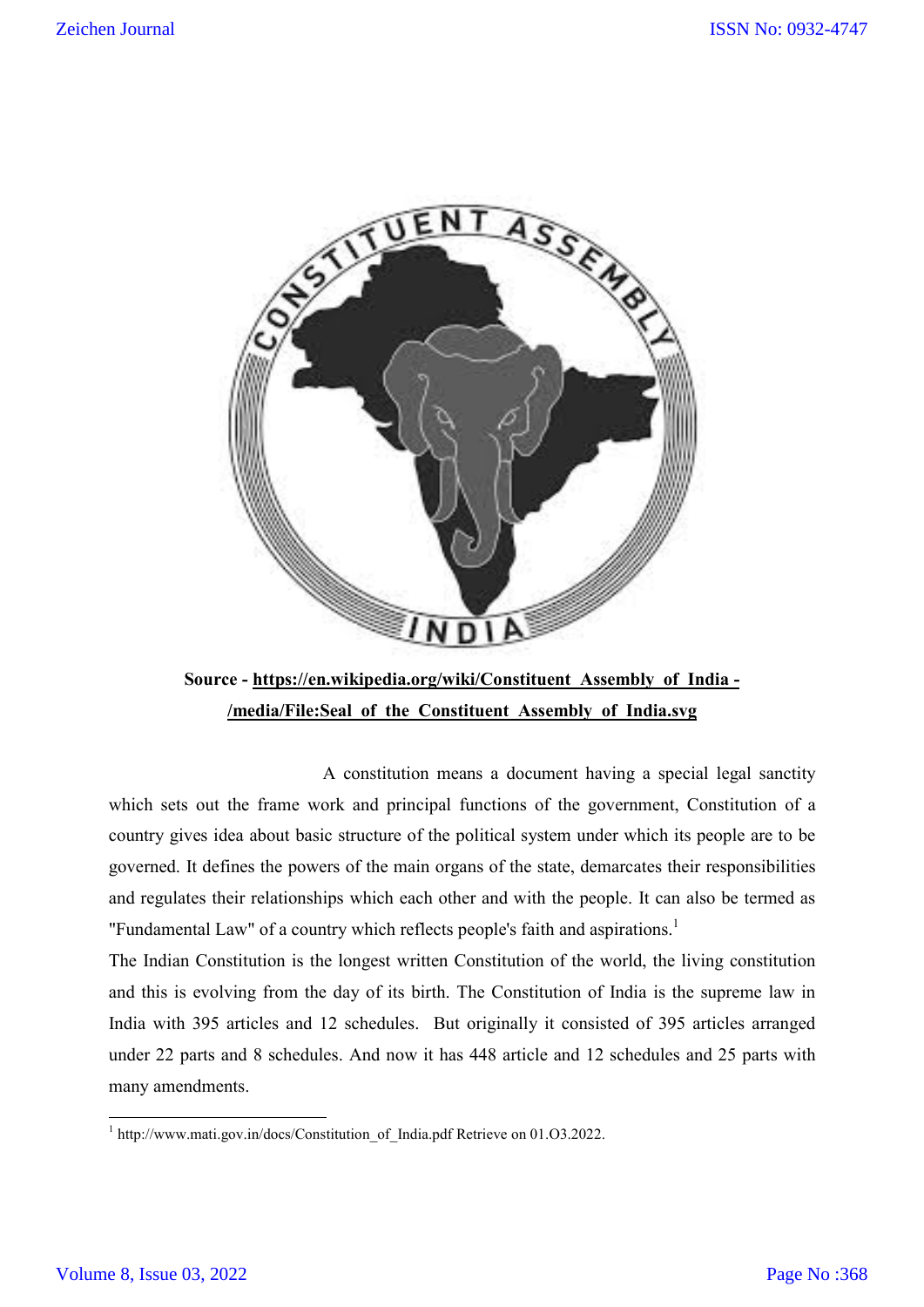Indian Constitution was drawn up by a Constituent Assembly which consists of an zenith committee, representatives from all the professions, that designs and adopts the constitution.

The Assembly met for the first time on December 9, 1946. The Assembly constituted a Drafting Committee, under the chairmanship of Dr.B.R.Ambedkar, to frame a constitution for India.

It was adopted by the Constituent Assembly of India on 26 November 1949 and became effective on 26 January 1950.<sup>2</sup>

The Constitution of India was made with great effort through a long process of formation the assembly which drafted, debated, discussed, deliberated, amended and at the end finally formed a final Constitution of India.

It is about those who acted upon the Constitution, how and why they did so, and about those the Constitution acted upon, or neglected. It is about Indians working their Constitution, for constitutions, however 'living', are inert. They do not work, they are worked. It is a history about what human beings do ill and well while governing them.<sup>3</sup> The experience of other countries in working out successfully the Constituent Assembly method has encouraged Indian opinion to expect great things from the one proposed by the Cabinet Mission. The Indian National Congress has found it a workable arrangement for the peaceful transfer of power for which it has been fighting all these years. The meeting of the Indian Constituent Assembly marks the beginning of a new and important chapter in the political evolution of India.<sup>4</sup>

# **The Making of Constituent Assembly/ Formation -**

India was then under British rule when the idea of constitution assembly was sowed. Constituent Assembly was formed under the provision called as the Cabinet Mission Plan. And under the framework set by the Cabinet Mission, the Constituent Assembly was formed on  $9<sup>th</sup>$  of December 1946. The formation of the Constituent Assembly was to make the Constitution basically, which was based on the idea in 1934 proposed by Manabendra Nath Roy, who was an Indian Communist revolutionary, he was the founder of the Mexican Communist Party and the Communist Party of India. Later Indian National Congress demanded the formation of Constituent Assembly officially in 1935. In India 1936, April Indian National Congress held its

<sup>&</sup>lt;sup>2</sup> "Introduction to Constitution of India". Ministry of Law and Justice of India. 29 July 2008.<br><sup>3</sup> Austin, G., Working a Democratic Constitution: A History of the Indian Constitution (Oxford University Press. 2003).

 $<sup>4</sup>$  Indian Constituent Assembly.</sup>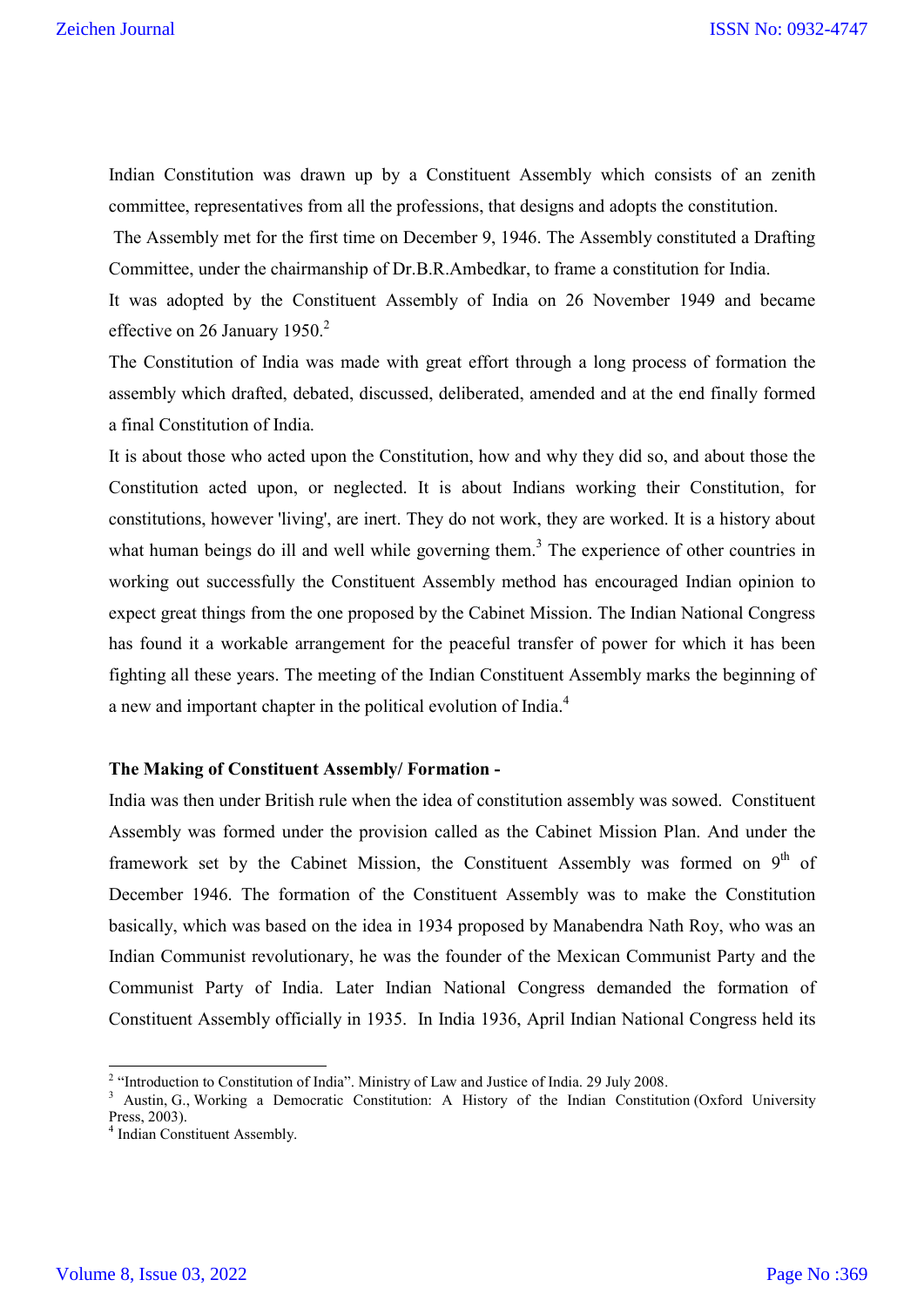session which was presided by Pt. Jawaharlal Nehru with the official demand for Constituent Assembly and Government of India Act,  $1935<sup>5</sup>$  and though it was rejected by the Indians as it doesn't fulfilled the wills of the imposed Constitution. By 1940, August, the Britishers accepted the demand which was voiced by C. Rajagopalachari<sup>6</sup> for the Constituent Assembly on 15 November 1939 on the basis of adult franchise. And then in 1946, under the Cabinet Mission Plan for the first time elections were held regarding the Constituent Assembly. Under the Plan, the members of the 1946 Provincial Legislative Assemblies, who were elected by limited franchise, would select the members of the Constituent Assembly through a single transferrable vote. Additionally, a Negotiating Committee worked to involve the Princely States in the Constituent Assembly.<sup>7</sup>

The Cabinet Mission proposed a confederation, a three tier structure, where the Union government would be responsible for affairs such as defence, revenue, and foreign affairs and communications. At each level of the confederation a separate constitution could be adopted, which by implication provided the space for autonomy demanded by the League. The threetiered Constituent Assembly structure proposed by the Mission comprised of sections of states drawn from British India:

- Section A would consist of Hindu would consist of Hindu majority states such as Madras, United Province, Orissa, Bombay, Bihar and Central Provinces.
- Section B which would comprise of Muslim majority provinces of the north-west such as, Punjab, Sindh and N.W.F.P.
- Section C would include Assam and Bengal. $8$

Through the single, transferable-voting system of proportional representation the members of the Constituent Assembly were elected. The total membership of the Constituent Assembly was 389

 $<sup>5</sup>$  (The Government of India Act of 1935 marked the second milestone towards a completely responsible government</sup> in India after the Act of 1919. This Act was passed by the British Government in the year 1935. It was one of the lengthiest Acts at that time as it contained 321 sections and 10 schedules. It was also the last constitution of British India, before the country was divided, in 1947, into two parts-India and Pakistan) India, before the country was divided, in  $1947$ , http://magadhmahilacollege.org/wp-content/uploads/2020/05/Government-of-India-Act-1935-converted-1.pdf <sup>6</sup> <sup>6</sup>Rajagopalachari was the last Governor-General of India, as India became a republic in 1950. He was also the first Retrieve on 01.O3.2022. Indian-born governor-general, as all previous holders of the post were British nationals. He also served as leader of the Indian National Congress, Premier of the Madras Presidency, Governor of West Bengal, Minister for Home Affairs of the Indian Union and Chief Minister of Madras state. Rajagopalachari founded the Swatantra Party and was one of the first recipients of India's highest civilian award, the Bharat Ratna. He vehemently opposed the use of nuclear weapons and was a proponent of world peace and disarmament. During his lifetime, he also acquired the nickname 'Mango of Salem'.https://en.wikipedia.org/wiki/C. Rajagopalachari  $\frac{1}{\pi}$ https://www.constitutionofindia.net/constituent\_assembly\_members Retrieve on 02.O3.2022.

 $\overline{S}$ Tripathi, Vikas. (2019). Making of The Constituent Assembly Of India, UGC-EPathshala.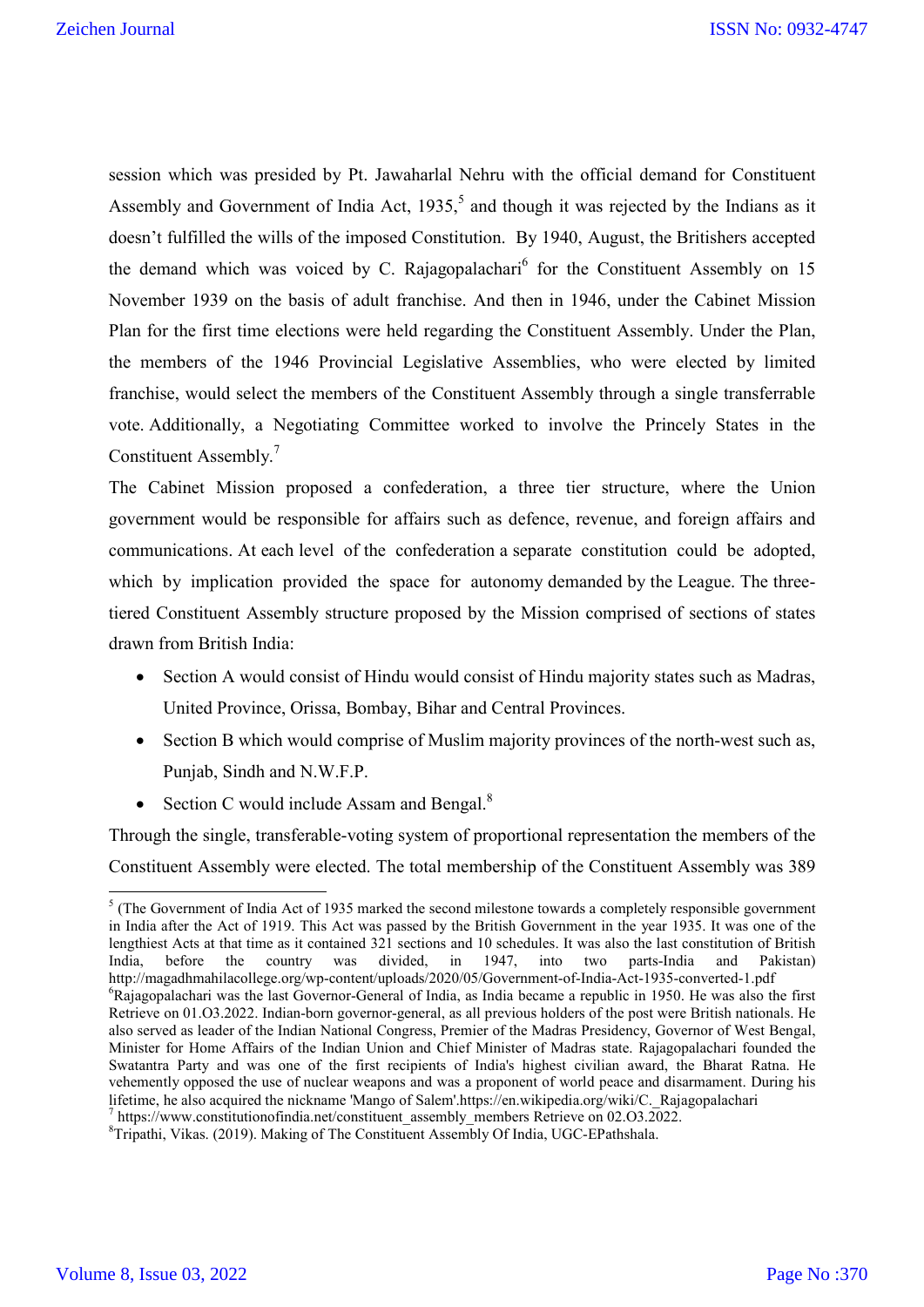of which 292 were representatives of the provinces, 93 represented the Princely States states and four were from the chief commissioner provinces of Ajmer-Merwara, Delhi, Coorg and British Baluchistan. By July-August 1946 the elections for the 296 seats assigned to the British Indian provinces were completed. There Congress won 208 seats and Muslim league won 73 seats. With this congress failed to impress the Muslim league and so they refused to cooperate with Congress and thus later Hindu- Muslim riots and rampages started in the nation, Muslim league demanded a separate constituent assembly for the Muslims in the nation. Jinnah and other Muslim leaders declared their dissatisfaction with the Congress government and Muslim league decided to fight the elections. Ultimately Jinnah presented his fourteen-point formula for the Muslims in all legislatures and also in central and provincial cabinets.<sup>9</sup> The claim for political self-determination of the Two Nation was put forward. The Hindu Muslim problem which culminated in the division of the sub-continent 1947. Muslim League leaders kept on talking of a physical division of India.10 After that the All India Muslim League held its session at Lahore. It was an important session because the resolution embodying demands of Pakistan or the establishments of Sovereign state of Muslims. The league fixed August 16, 1946 "Direct Action" day. It was against the Hindu not Muslim. $^{11}$  And lastly the Indian Independence Act, 1947, the Indian Independence Act, enacted and adopted by the British Parliament, receives royal assent on 18 July 1947. The Indian Independence Act creates two new independent Dominions: India (Hindu) and Pakistan (Muslim), the latter being divided into two territories (West Pakistan and East Pakistan). The provinces which were formerly administered directly by the British are attached to one or other of these two states, depending on whether the majority of the population is Hindu or Muslim. The princely states are free to decide whether they belong to Pakistan or India.<sup>12</sup> As a result two separate Constituent Assemblies were formed.<sup>13</sup>

# **The Constituent Assembly**

The active engagement of people and groups, even from the margins of society, with visions for the future constitution, and the claims they made in the pursuit of their aspirations of the

<sup>&</sup>lt;sup>9</sup> Jamil-ud-din Ahmad; Speeches and writings of Mr. Jinnah 1946 (vol i) Pp.26<br><sup>10</sup> Resolution of the AIML quote in khalid bin syed, Pakistan the formative phase, pp.115-116<br><sup>11</sup> United India Patriotic Association August determination. India: Media House.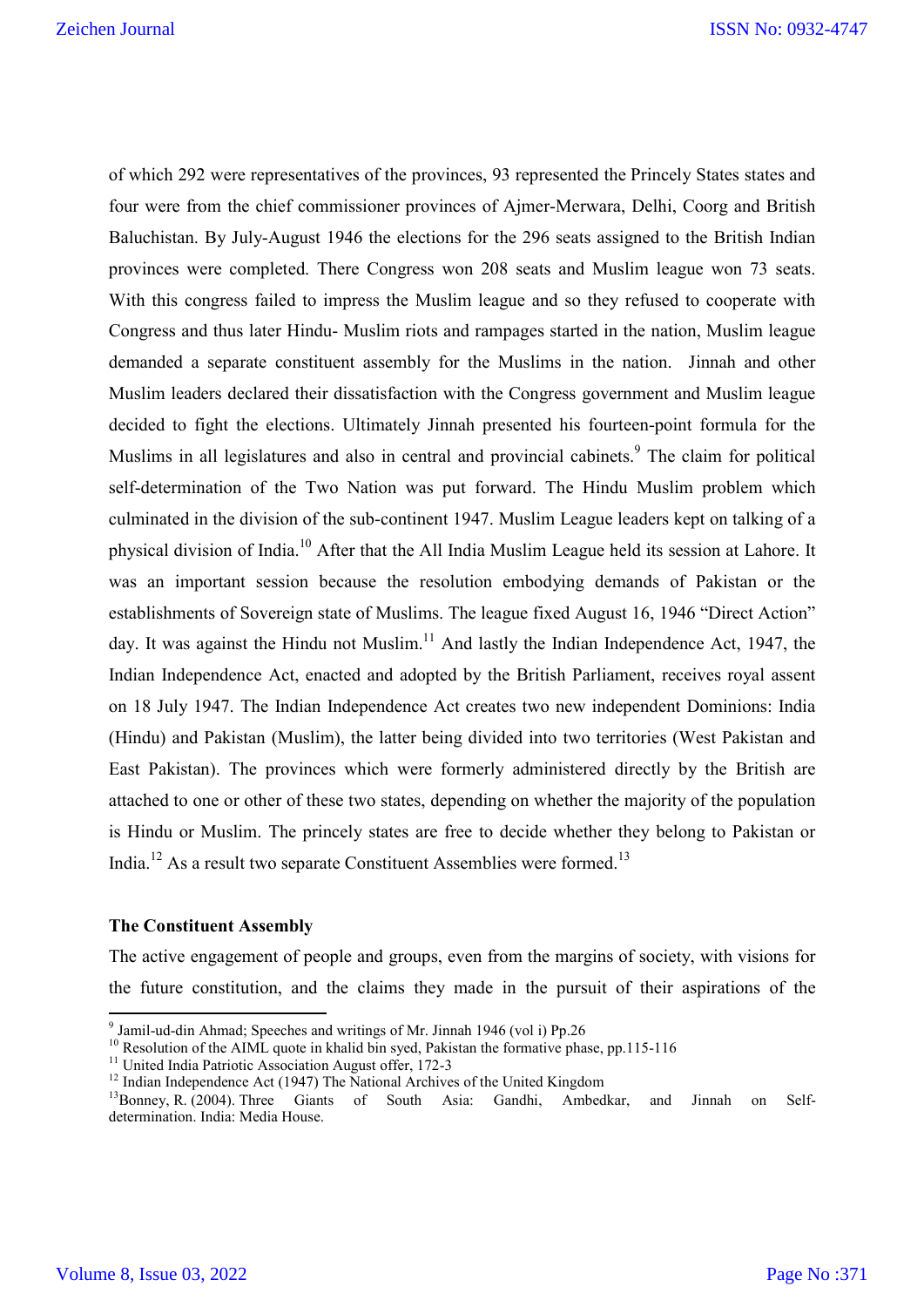Constituent Assembly, has been an unexplored facet in the study of the history of India's constitution-making.<sup>14</sup>

The constituent assembly was headed by Dr B.R. Ambedkar; under him members of constituent assembly were from all walks of life, like philosophers, lawyers, political leaders, economists, intellectuals and national leaders of India.

Membership of the Assembly kept changing for diverse reasons, other than resignation and death. Many public figures showed devotion to enter the Assembly but its membership was also denounced by definite groups like Muslim League, Communists and Socialists. Till the last day of the Assembly, new members kept amalgamating in. The Assembly took help of quite a few non-members in formulation of the Constitution.

# *The Sessions of the Constituent Assembly*

The Constituent Assembly elected for an undivided India had earlier met for the first time on December 9, 1946, now reassembled on August 14, 1947. The first task of this Assembly is to free India through a new constitution, to feed the starving people, and to clothe the naked masses, and to give every Indian the fullest opportunity to develop himself according to his capacity.<sup>15</sup>

The Constituent Assembly has met. Even if the heavens were to fall and the earth to split, it would meet; so had said Sardar Patel.

The Assembly met for the first time in New Delhi on 9 December 1946, and its last session was held on 24 January 1950.<sup>16</sup> Their main task was to draft a constitution.

The Second Session was from  $20^{th}$  to  $25^{th}$  January, 1947, the Third Session set from  $28^{th}$  April to  $2<sup>nd</sup>$  May, 1947, and then the assembly set for the Fourth time from  $14<sup>th</sup>$  to  $31<sup>st</sup>$  July of 1947, for the Fifth Session the Assembly set from 14th to  $30<sup>th</sup>$  August, 1947.  $27<sup>th</sup>$  of January marked as the Sixth Session of the Constituent Assembly, with this followed the Seventh from 4<sup>th</sup> November, 1948 to  $8<sup>th</sup>$  January, 1949 and the Eighth Session from  $16<sup>th</sup>$  May to  $16<sup>th</sup>$  of June, 1949. The Ninth Session occurs on  $30<sup>th</sup>$  July lasted till  $18<sup>th</sup>$  September, 1949. And the Assembly met for the Tenth time on  $6<sup>th</sup>$  of October till 17<sup>th</sup>, 1949 and lastly, for the Eleventh Session the Assembly set from  $14<sup>th</sup>$  to  $26<sup>th</sup>$  November, 1949. With the last voting on the Constitution, it was adopted by the

<sup>&</sup>lt;sup>14</sup> Austin, Granville, The Indian constitution: cornerstone of a nation (New Delhi, 2006; 1st edn 1966), p. 324<br><sup>15</sup> Jawaharlal Nehru<br><sup>16</sup> M. Lakshmikanth, *Indian Polity for Civil Services Examinations*, 3rd ed., (New D Education Private Limited, 2011), p. 2.3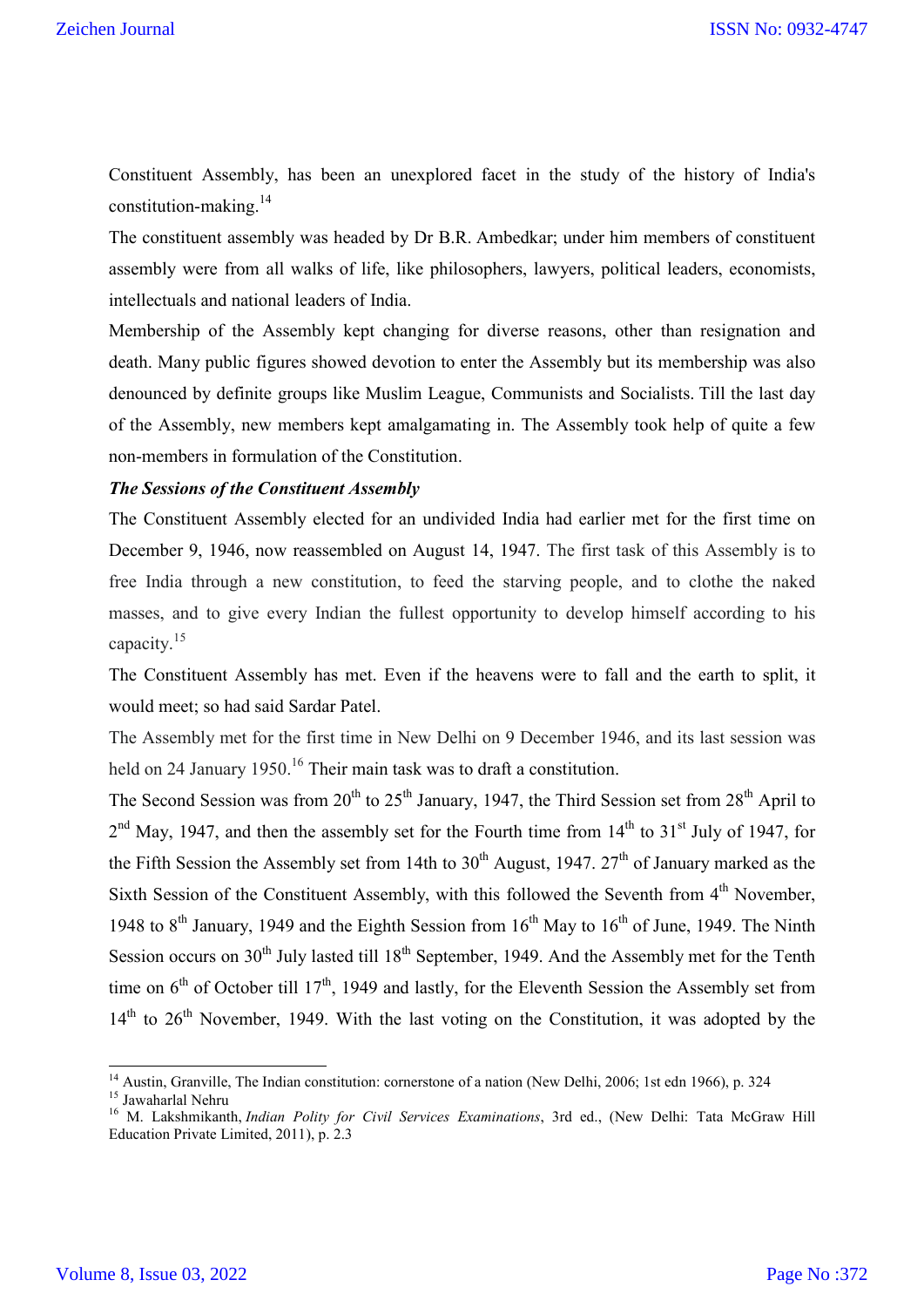Constituent Assembly. The President of the Assembly signed a copy of the Constitution to officially bring it in force. The memoranda and schemes for a constitution for India came from across the country, and dealt with disparate issues.<sup>17</sup> Indians wrote their constitution for themselves. The creation of a democratic constitution in India in the late 1940s was at odds with the requisite conditions prescribed by democratic theory, and many at the time predicted that it would not succeed. In successfully institutionalizing a democratic constitution and creating the world's largest democracy, India defied many naysayers.<sup>18</sup>

The Constitution of India was adopted on 26 November, 1949 and the hon'ble members appended their signatures to it on 24 January, 1950. In all, 284 members actually signed the Constitution. On that day when the Constitution was being signed, it was drizzling outside and it was interpret as a sign of a good omen.<sup>19</sup>

# **Main Features of the Objective Resolution:-**

"(1) This Constituent Assembly declares its firm and solemn resolve to proclaim India as an Independent Sovereign Republic and to draw up for her future governance a Constitution;

 (2) WHEREIN the territories that now comprise British India, the territories that now form the Indian States, and such other parts of India as are outside British India and the States as well as such other territories as are willing to be constituted into the Independent Sovereign India, shall be a Union of them all; and

 (3) WHEREIN the said territories, whether with their present boundaries or with such others as may be determined by the Constituent Assembly and thereafter according to the Law of the Constitution, shall possess and retain the status of autonomous Units, together with residuary powers, and exercise all powers and functions of government and administration, save and except such powers and functions as are vested in or assigned to the Union, or as are inherent or implied in the Union or resulting therefrom; and

 (4) WHEREIN all power and authority of the Sovereign Independent India, its constituent parts and organs of government, are derived from the people; and

<sup>&</sup>lt;sup>17</sup> 7 Letters arrived, for example, from Ahmedabad, Ahmednagar, Alipur, Allahabad, Ambala, Benares, Berhampur, Bezwada, Bombay, Calcutta, Dacca, Dibrugarh, Coorg, Gauhati, Indore, Lucknow, Ludhiana, Lyallpur, Madurai, Nagpur, New Delhi, Nowgong, Patna, Poona, Raikwar, Saharanpur, Silchar, Simla, Surat, Sylhet, Tanjore, Tindivanam, and even from remote areas like the Chittagong Hill Tracts, Darjeeling, and the Lushai Hills.

<sup>&</sup>lt;sup>18</sup> The People and the Making of India's Constitution, Ornit Shani Department of Asian Studies, University of Haifa, Haifa, Israel.

<sup>&</sup>lt;sup>19</sup> Lok Sabha. Http://164.100.47.194/loksabha/constituent/facts.html. Retrieve on 04.03.2022.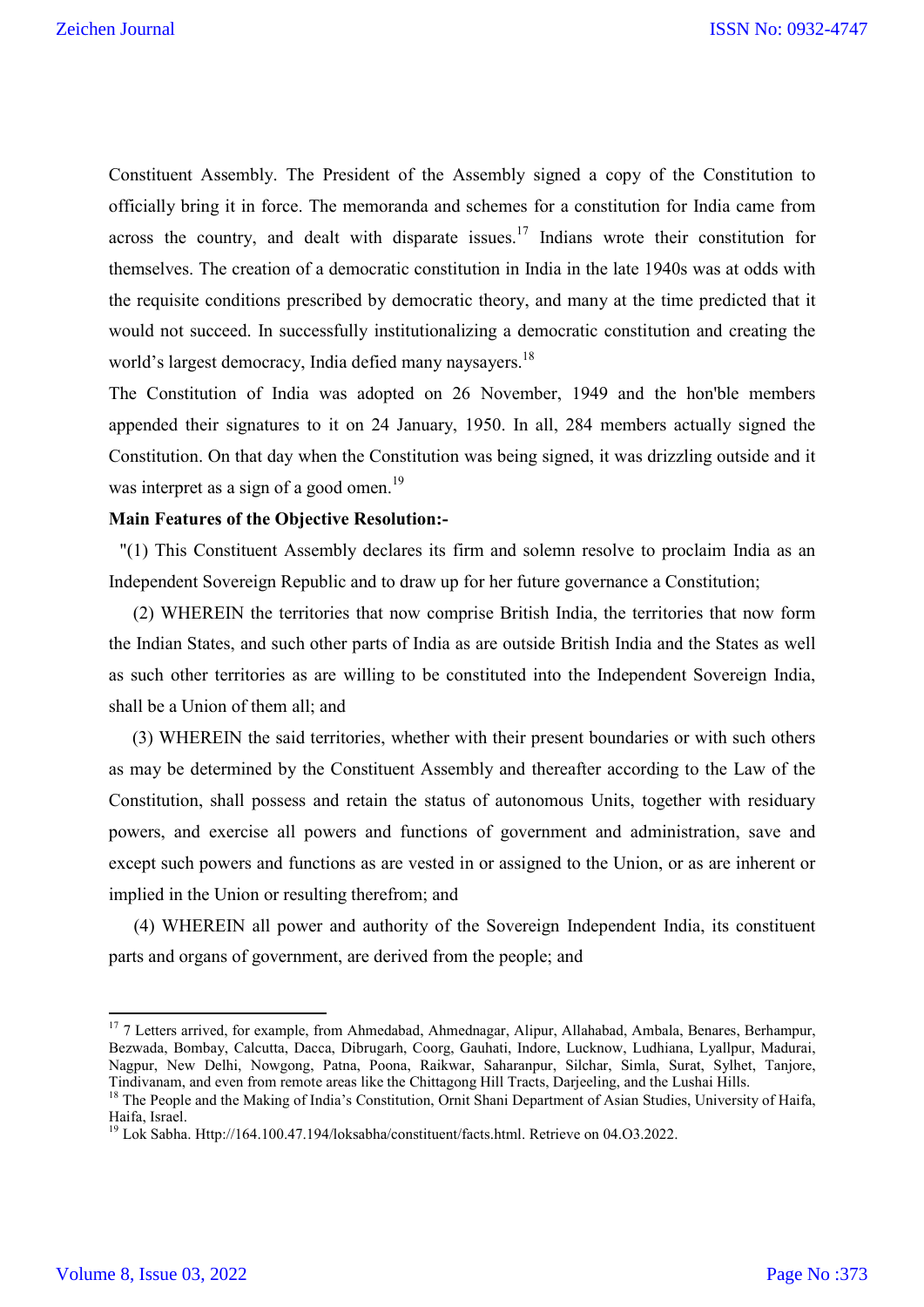(5) WHEREIN shall be guaranteed and secured to all the people of India justice, social, economic and political; equality of status, of opportunity, and before the law; freedom of thought, expression, belief, faith worship, vocation, association and action, subject to law and public morality; and

 (6) WHEREIN adequate safeguards shall be provided for minorities, backward and tribal areas, and depressed and other backward classes; and

 (7) WHEREBY shall be maintained the integrity of the territory of the Republic and its sovereign rights on land, sea, and air according to Justice and the law of civilized nations, and

 (8) This ancient land attains its rightful and honored place in the world and makes its full and willing contribution to the promotion of world peace and the welfare of mankind."<sup>20</sup>

## **Challenges faced by the Assembly in framing the Constitution –**

- To frame a constitution that would uplift downtrodden sections of society. This meant providing an assurance to minorities regarding the protection of their rights as well as creating a welfare State that could improve their social and economic status.
- To ensure democratic processes for citizens in perpetuity the fathers wanted their vision of the country to remain after their death.
- To frame a constitution capable of effectively handling communal violence. This was largely motivated by the violence occurring due to the partition.
- To frame a constitution that could integrate princely states and their various demands.<sup>21</sup>

A Draft Constitution was submitted to the Assembly on November 4, 1947. This was debated for over two years, and more than 2000 amendments were moved. All the hard work culminated in the adopting of the Constitution on November 26, 1949. Two months later, India became a Republic.<sup>22</sup> The Constituent Assembly took almost three years (two years, eleven months and seventeen days to be precise) to complete its historic task of drafting the Constitution for Independent India. During this period, it held eleven sessions covering a total of 165 days. Of these, 114 days were spent on the consideration of the Draft Constitution.<sup>23</sup>

<sup>&</sup>lt;sup>20</sup> CONSTITUENT ASSEMBLY OF INDIA DEBATES (PROCEEDINGS)- VOLUME I<br><sup>21</sup> https://takshashila.org.in/the-importance-of-the-constituent-assembly-in-framing-the-indian-constitution/ Retrieve on 03.03.2022.

<sup>22</sup> https://www.mapsofindia.com/on-this-day/26th-november-1949-the-constitution-of-india-was-adopted Retrieve on 04.O3.2022.

<sup>&</sup>lt;sup>23</sup> Lok Sabha. Http://164.100.47.194/loksabha/constituent/facts.html. Retrieve on 04.03.2022.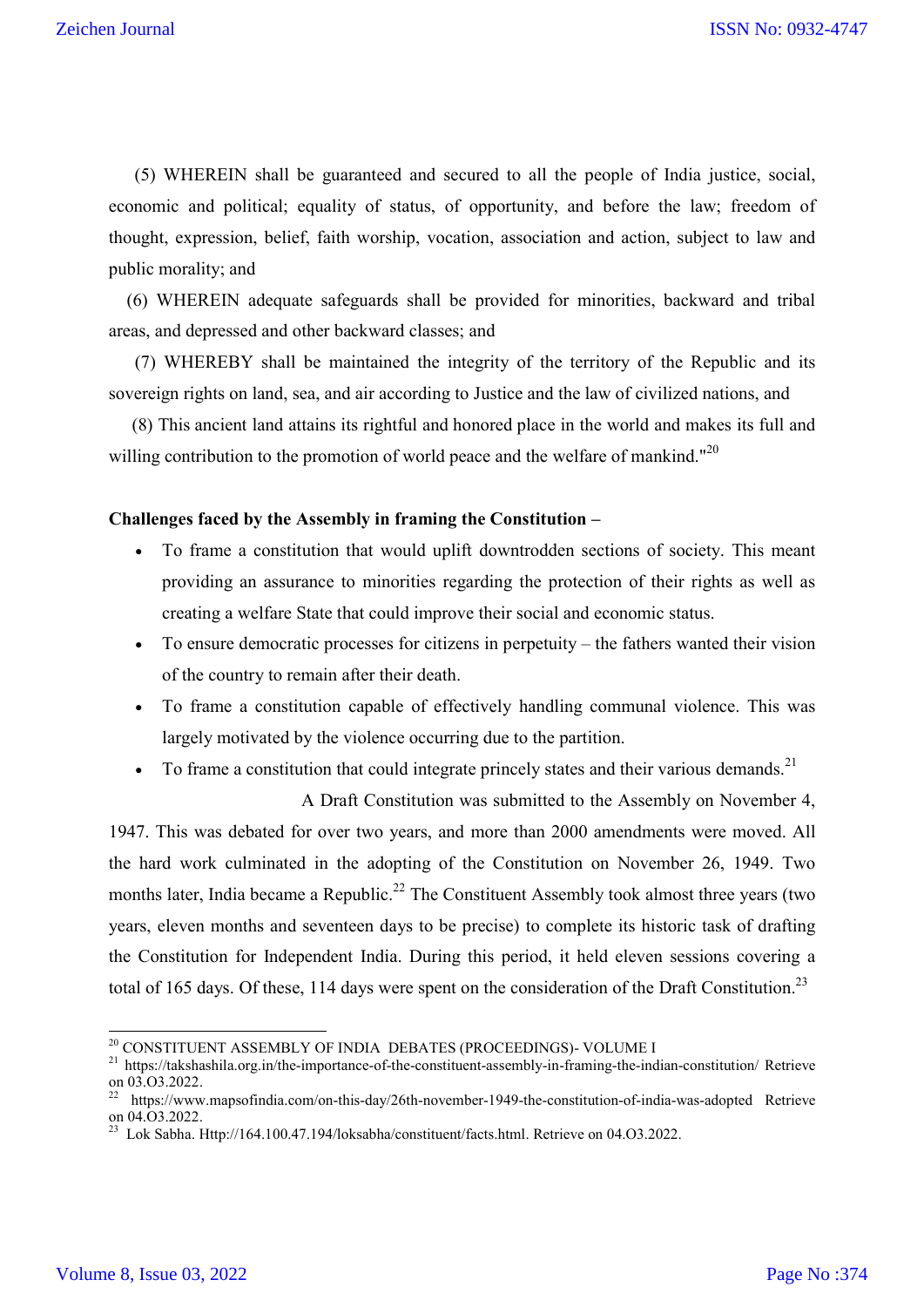# **IMPORTANT COMMITTEES OF THE CONSTITUENT ASSEMBLY AND THEIR CHAIRMEN**

| <b>Name of the Committee</b>                                 | Chairman                  |
|--------------------------------------------------------------|---------------------------|
| <b>Committee on the Rules of Procedure</b>                   | Rajendra Prasad           |
| <b>Steering Committee</b>                                    | Rajendra Prasad           |
| <b>Finance and Staff Committee</b>                           | Rajendra Prasad           |
| <b>Credential Committee</b>                                  | Alladi Krishnaswami Ayyar |
| <b>House Committee</b>                                       | B. Pattabhi Sitaramayya   |
| <b>Order of Business Committee</b>                           | K.M. Munsi                |
| Ad hoc Committee on the National Flag                        | Rajendra Prasad           |
| Committee on the Functions of the Constituent                | G.V. Mavalankar           |
| <b>Assembly</b>                                              |                           |
| <b>States Committee</b>                                      | Jawaharlal Nehru          |
| Committee<br><b>Advisory</b><br>Fundamental<br>Rights,<br>on | Vallabhbhai Patel         |
| <b>Minorities and Tribal and Excluded Areas</b>              |                           |
| <b>Minorities Sub-Committee</b>                              | H.C. Mookherjee           |
| <b>Fundamental Rights Sub-Committee</b>                      | J.B. Kripalani            |
| <b>North-East Frontier Tribal Areas and Assam Exluded</b>    | Gopinath Bardoloi         |
| & Partially Excluded Areas Sub-Committee                     |                           |
| <b>Excluded and Partially Excluded Areas (Other than</b>     | A.V. Thakkar              |
| those in Assam) Sub-Committee                                |                           |
| <b>Union Powers Committee</b>                                | Jawaharlal Nehru          |
| <b>Union Constitution Committee</b>                          | Jawaharlal Nehru          |
| <b>Drafting Committee</b>                                    | B.R. Ambedkar             |

Source - Http://164.100.47.194/Loksabha/Constituent/Facts.Html.

# **STATEWISE MEMBERSHIP OF THE CONSTITUENT ASSEMBLY OF INDIA AS ON 31 DECEMBER, 1947**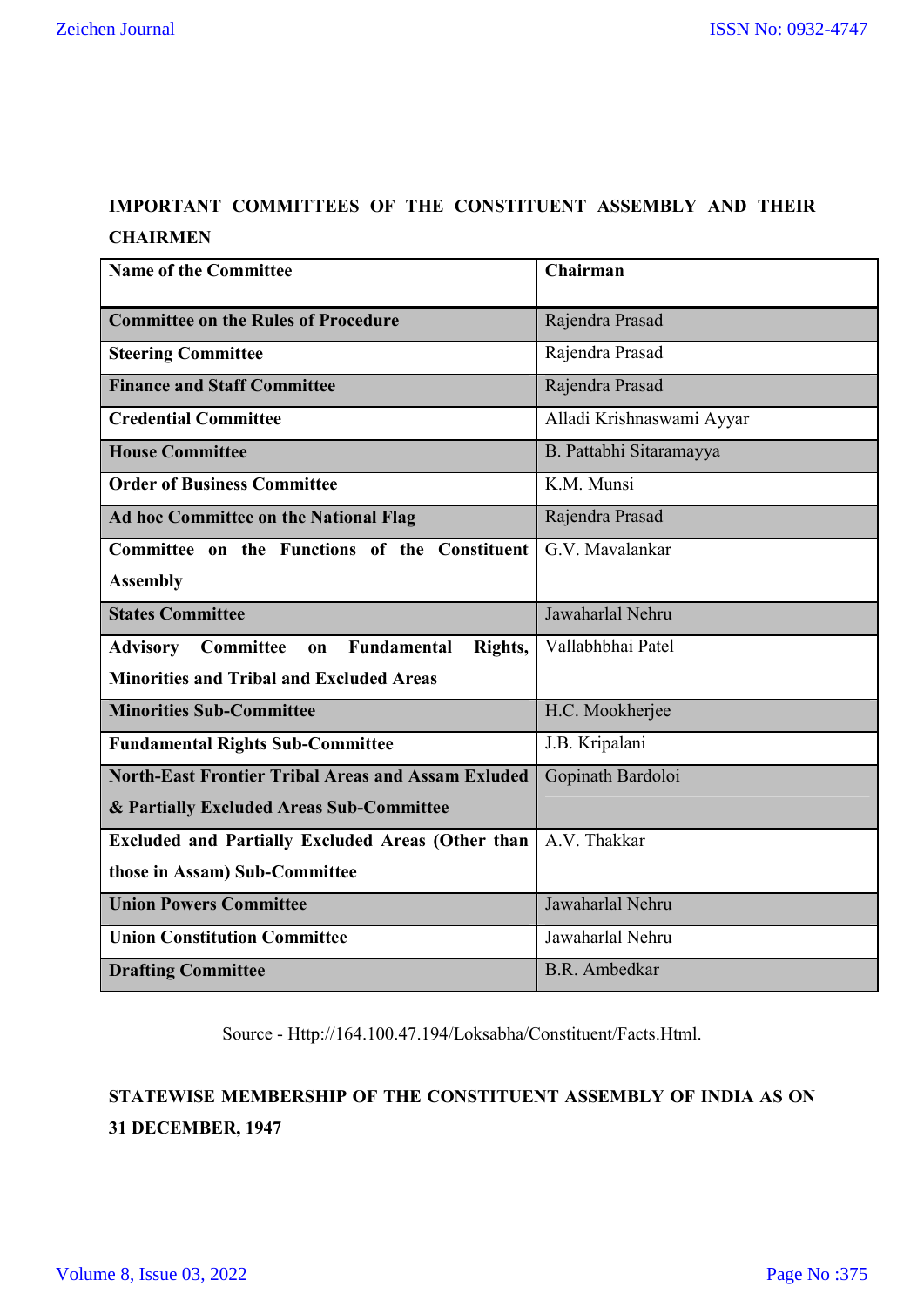# **PROVINCES-229**

| S.No | <b>State</b>            | <b>No. of Members</b> |
|------|-------------------------|-----------------------|
| 1.   | <b>Madras</b>           | 49                    |
| 2.   | <b>Bombay</b>           | 21                    |
| 3.   | <b>West Bengal</b>      | 19                    |
| 4.   | <b>United Provinces</b> | 55                    |
| 5.   | <b>East Punjab</b>      | 12                    |
| 6.   | <b>Bihar</b>            | 36                    |
| 7.   | C.P. and Berar          | 17                    |
| 8.   | <b>Assam</b>            | 8                     |
| 9.   | Orissa                  | 9                     |
| 10.  | Delhi                   | $\mathbf{1}$          |
| 11.  | Ajmer-Merwara           | $\mathbf{1}$          |
| 12.  | Coorg                   | $\mathbf{1}$          |

Source - Http://164.100.47.194/Loksabha/Constituent/Facts.Html.

# **INDIAN STATES-70**

| 1.                 | Alwar          | $\mathbf{1}$            |
|--------------------|----------------|-------------------------|
| 2.                 | <b>Baroda</b>  | $\mathbf{3}$            |
| 3.                 | <b>Bhopal</b>  | $\mathbf{1}$            |
| $\boldsymbol{4}$ . | <b>Bikaner</b> | $\mathbf{1}$            |
| 5.                 | Cochin         | $\mathbf{1}$            |
| 6.                 | <b>Gwalior</b> | $\overline{\mathbf{4}}$ |
| 7.                 | <b>Indore</b>  | $\mathbf{1}$            |
| 8.                 | Jaipur         | $\overline{\mathbf{3}}$ |
| 9.                 | Jodhpur        | $\boldsymbol{2}$        |
| 10.                | Kolhapur       | $\mathbf{1}$            |
| 11.                | Kotah          | $\mathbf{1}$            |
| 12.                | Mayurbhanj     | $\mathbf{1}$            |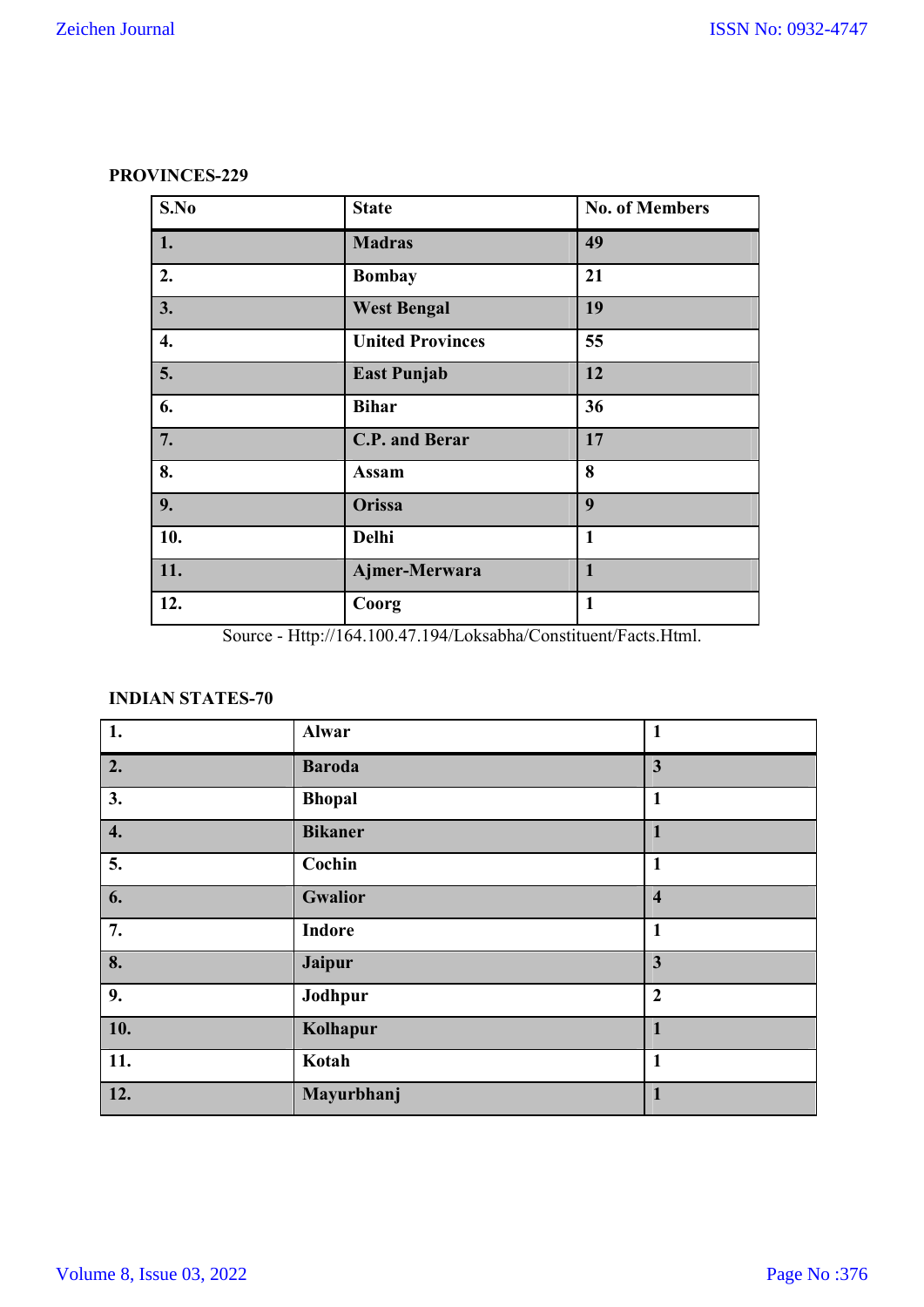| 13. | <b>Mysore</b>                           | 7                       |
|-----|-----------------------------------------|-------------------------|
| 14. | Patiala                                 | $\overline{2}$          |
| 15. | Rewa                                    | $\overline{2}$          |
| 16. | <b>Travancore</b>                       | 6                       |
| 17. | <b>Udaipur</b>                          | $\overline{2}$          |
| 18. | <b>Sikkim and Cooch Behar Group</b>     | $\mathbf{1}$            |
| 19. | Tripura, Manipur and Khasi States Group | $\mathbf{1}$            |
| 20. | <b>U.P. States Group</b>                | $\mathbf{1}$            |
| 21. | <b>Eastern Rajputana States Group</b>   | $\overline{\mathbf{3}}$ |
| 22. | Central India States Group (including   | $\overline{3}$          |
|     | <b>Bundelkhand and Malwa)</b>           |                         |
| 23. | <b>Western India States Group</b>       | $\overline{\mathbf{4}}$ |
| 24. | <b>Gujarat States Group</b>             | $\overline{2}$          |
| 25. | <b>Deccan and Madras States Group</b>   | $\overline{2}$          |
| 26. | <b>Punjab States Group I</b>            | $\overline{\mathbf{3}}$ |
| 27. | <b>Eastern States Group I</b>           | $\overline{\mathbf{4}}$ |
| 28. | <b>Eastern States Group II</b>          | $\overline{\mathbf{3}}$ |
| 29  | <b>Residuary States Group</b>           | $\overline{\mathbf{4}}$ |
|     | <b>Total</b>                            | 299                     |

Source - Http://164.100.47.194/Loksabha/Constituent/Facts.Html.

**Critics of Constituent Assembly –** The conventional understanding has been that the Indian constitution was a product of elite consensual decision-making, and that India's nationalist leaders endowed it from above. The constitution was described as 'a gift of a small set of India's elites<sup>'24</sup> And some other points that are subjected to be the reasons of criticism of the Assembly are -

# **1. Not a Representative Body:**

<sup>&</sup>lt;sup>24</sup> Sunil Khilnani, 'Arguing democracy: intellectuals and politics in modern India', Centre of the Advanced Study of India Working Paper Series, University of Pennsylvania, 2009, 26. Also see Sunil Khilnani, The idea of India (London, 1997), pp. 34–5.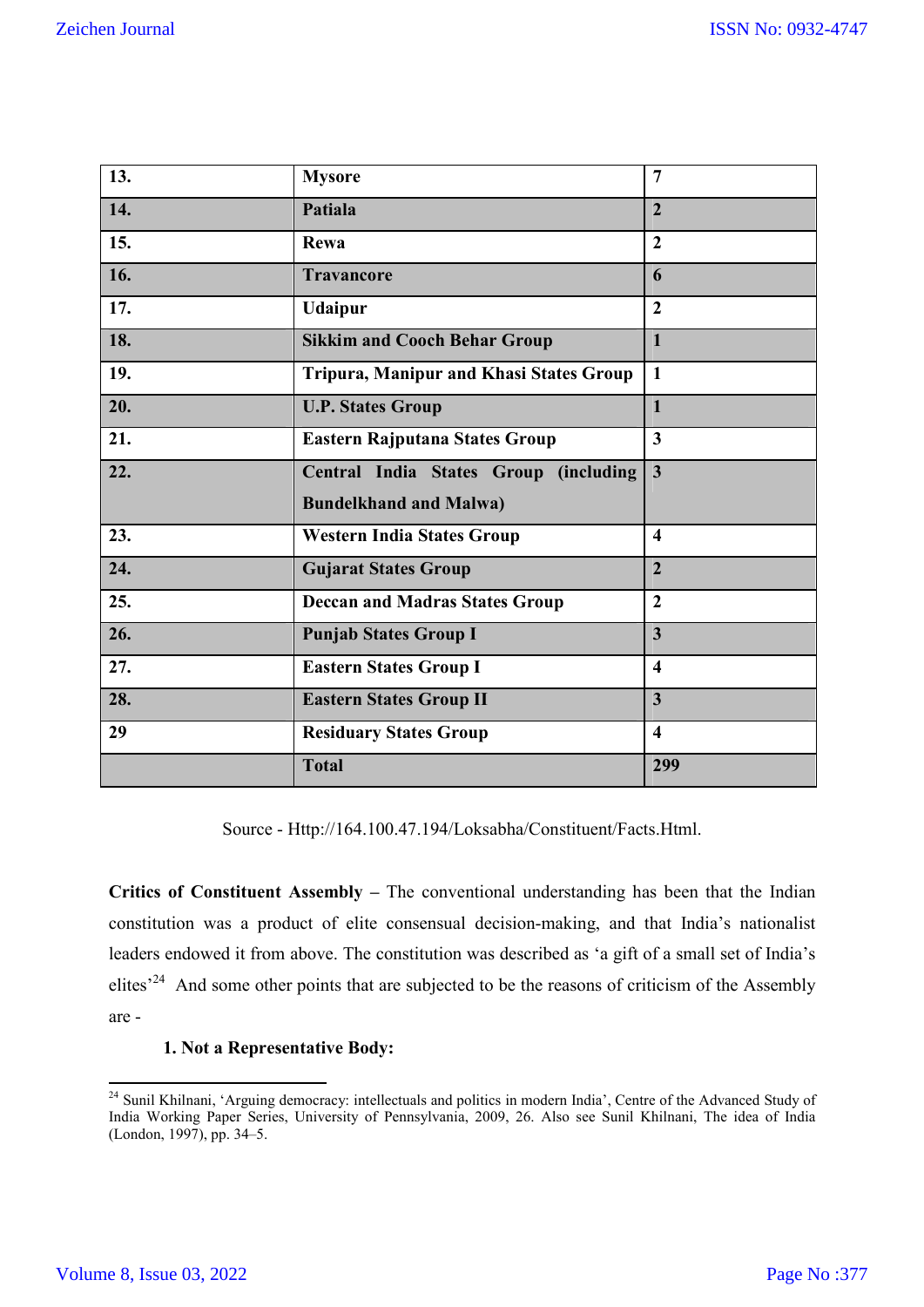The members of the constituent assembly were not straightforwardly elected by the people of India on the ground of universal adult franchise. Our Preamble objectify that the Constitution has been adopted by the people of India but in actuality it was adopted by only a small number of individuals that were circuitously elected from British provinces by members of provincial assemblies and also representatives were also nominated by princely states.

# **2. Not a Sovereign Body:**

The Constituent Assembly was not a sovereign body as it was formed by the proposals of the British Government, the critics maintained. They also stated that the Assembly organised its sessions with the consent of the British Government.

# **3. Time Consuming:**

The Constituent Assembly took disproportionately long time to make the Constitution. As per the critics the American Constitution was set in only four months.

# **4. Borrowed constitution**

Indian Constitution borrowed many provisions from a range of existing Constitutions. Thus, it is marked as borrowed constitution which contains a hodgepodge of numerous documents of existing constitutions.

# **5. Dominated by Congress:**

Congress party tried to oblige their philosophy through this constitution as they subjugated the Constituent assembly. 'The Assembly was the Congress and the Congress was India'. 'The Constituent Assembly was a one-party body in an essentially one-party country. Granville Austin, a British Constitutional expert, remarked.

# **6. Lawyer–Politician Domination:**

Constituent Assembly was dominated by lawyers and politicians and other sections of society were not represented. Attributed to this reason, the Constitution is immensely bulky and contains complex language.

# **7. Dominated by Hindus:**

The Constituent Assembly was a Hindu dominated body and be short of religious heterogeneity. Winston Churchill commented that the Constituent Assembly stands for 'only one major community in India'. Lord Viscount Simon also called it 'a body of Hindus'.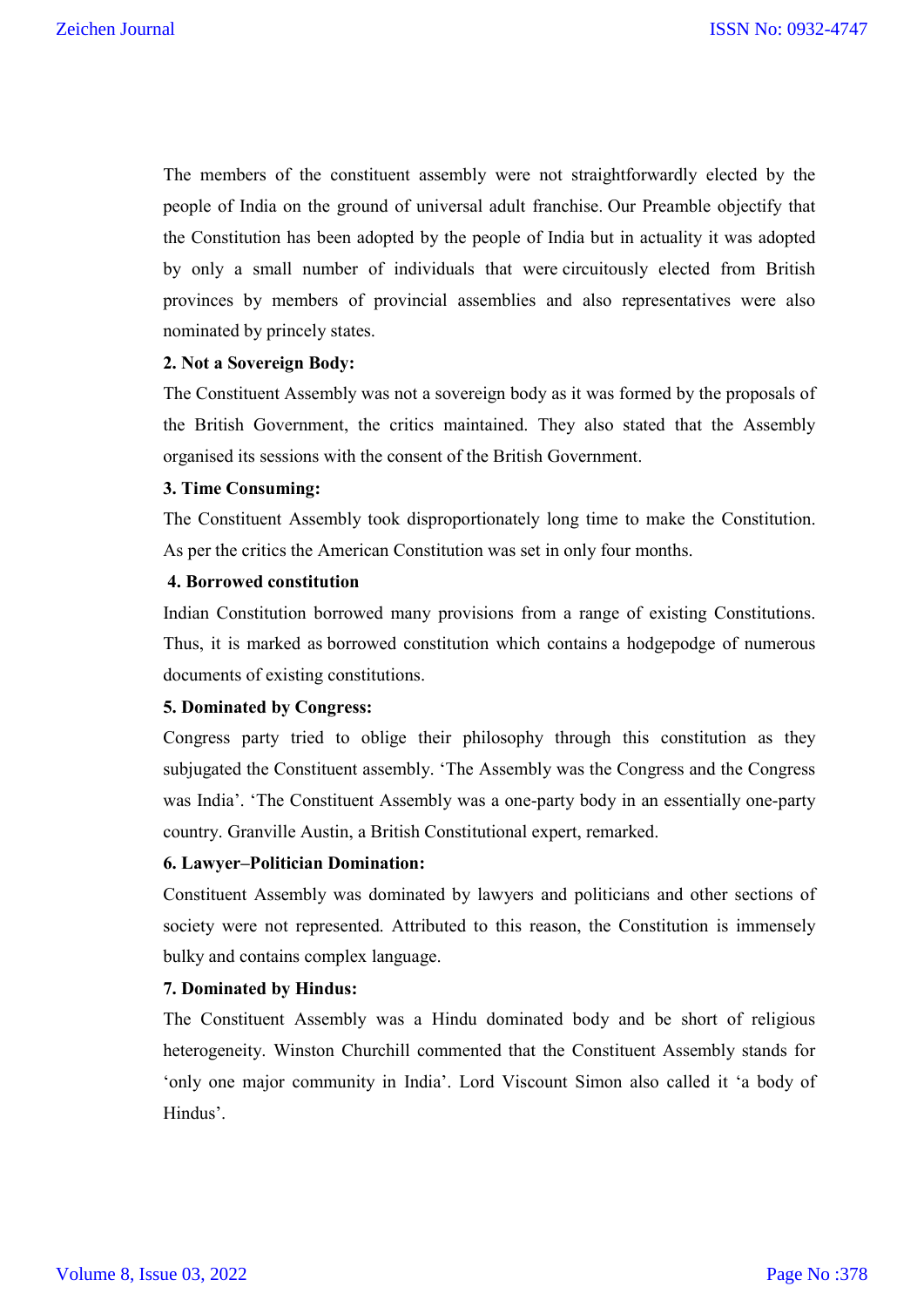Also, the Constituent Assembly Debates refer to the discussions and the debates which took place during the process of its making stresses on the eradication of untouchability, uniform civil code, federal structure, reservation for backwards classes, powers of major offices and the preamble.

The Constitution makes it mandatory to protect and promote freedoms, and to assure every citizen a decent standard of living. It makes a strong commitment to promoting the wellbeing of all citizens without any discrimination on the grounds of caste, creed, community or gender.

. The Constitution which lays down the basic structure of a nation's polity is built on the foundations of certain fundamental values. The vision of our founding fathers and the aims and objectives which they wanted to achieve through the Constitution are contained in the Preamble, the Fundamental Rights and the Directive Principles. These three may be described as the soul of the Constitution and the testament of the founding fathers to the succeeding generations together with the later Part on Fundamental Duties.<sup>25</sup>

But India has been opportune to have leaders of magnificent quality. They brought to abide the philosophical moral and ethical values of our ethos to the carrying out of the institutions of our Parliamentary Democracy. In this way they make sure that democracy boomed and developed even well-built its roots in our society. Many of us would bring to mind the great concern and attention, the interest and personal involvement of Pt. Jawaharlal Nehru in the work of the Parliament, the honor of Democracy.

#### **Speech by Pt. Jawaharlal Nehru**,

*"Long years ago we made a tryst with destiny, and now the time comes when we shall redeem our pledge, not wholly or in full measure, but very substantially. At the stroke of the midnight hour, when the world sleeps, India will awake to life and freedom. A moment comes, which comes but rarely in history, when we step out from the old to new, when an age ends, and when the soul of a nation, long suppressed, finds utterance...*

*...The ambition of the greatest man of our generation has been to wipe every tear from every eye. That may be beyond us, but so long as there are tears and suffering, so long our work will not be* 

 $^{25}$  CHAPTER 3 FUNDAMENTAL RIGHTS, DIRECTIVE PRINCIPLES AND FUNDAMENTAL DUTIES.